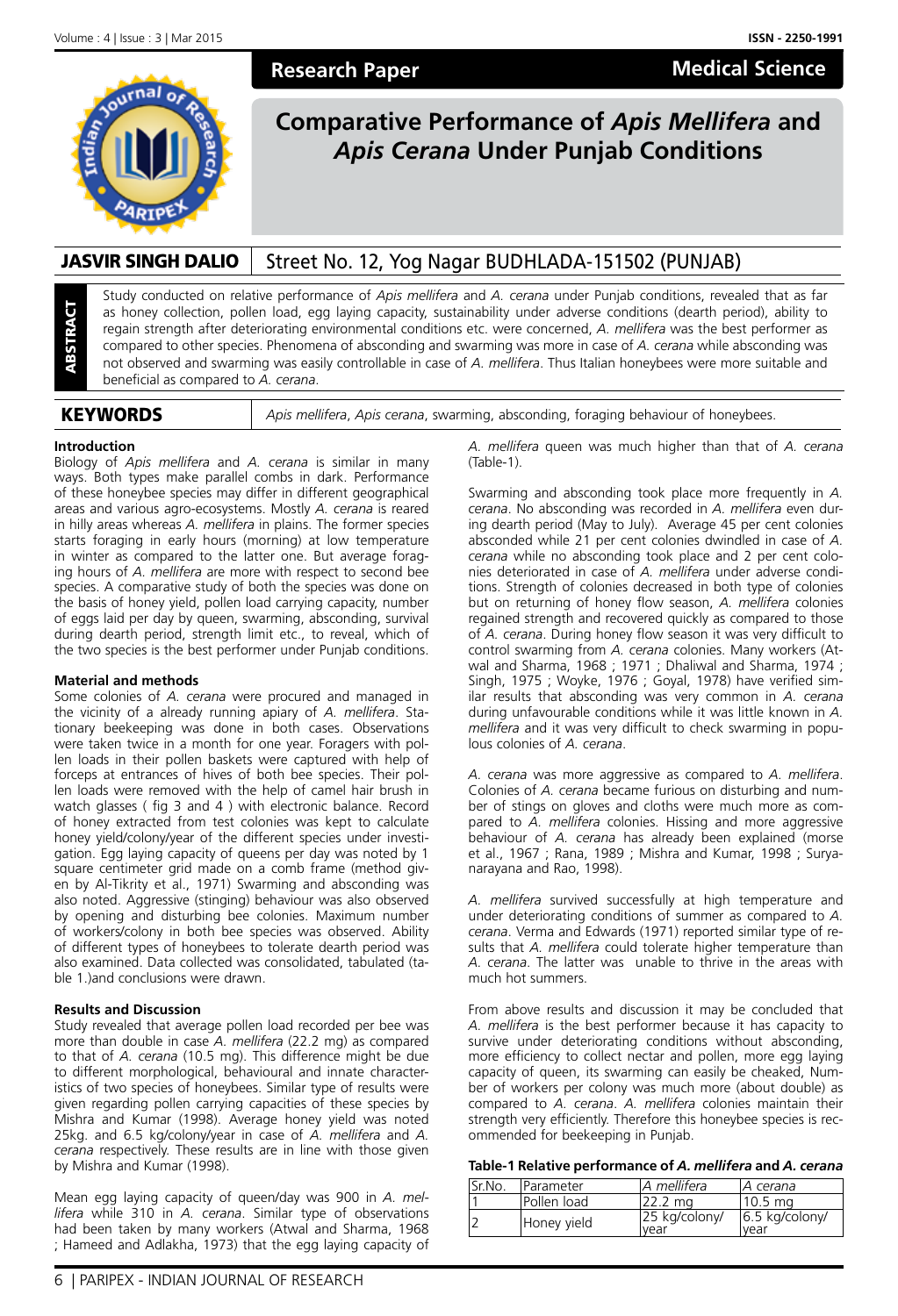| 3 | Egg laying capacity 900           |                               | 310                                                                |
|---|-----------------------------------|-------------------------------|--------------------------------------------------------------------|
|   | Swarming                          | Less and easily<br>manageable | Frequent<br>and difficult<br>to manage<br>in populõus<br>colonies. |
| 5 | Absconding                        | Not observed                  | Frequent during<br>dearth period<br>(45% colonies<br>absconded)    |
| 6 | Aggressiveness                    | Calm                          | More aggressive<br>and showed<br>hissing<br>behaviour              |
|   | No. of stings on<br>disturbance   | 3/colony                      | 10/colony                                                          |
| 8 | Recovery after<br>dearth period   | Very fast                     | Slow                                                               |
| 9 | Tolerance during<br>dearth period | 2% colonies<br>deteriorated   | 21% colonies<br>deteriorated                                       |

Note : Values given in table are averages.



**Fig 1.** *A.mellifera* **foraging on marigold (** *Tagetes erecta***) flowers**



**Fig. 2.** *A. cerana* **foraging on marigold (** *Tagetes erecta***) flowers**



**Fig.3 Pollen load is being removed from** *A.mellifera* **forager**



**Fig 4. Pollen load is being removed from** *A. cerana* **forager**



**Fig. 5** *A. cerena* **colony managed in a hollow log.**